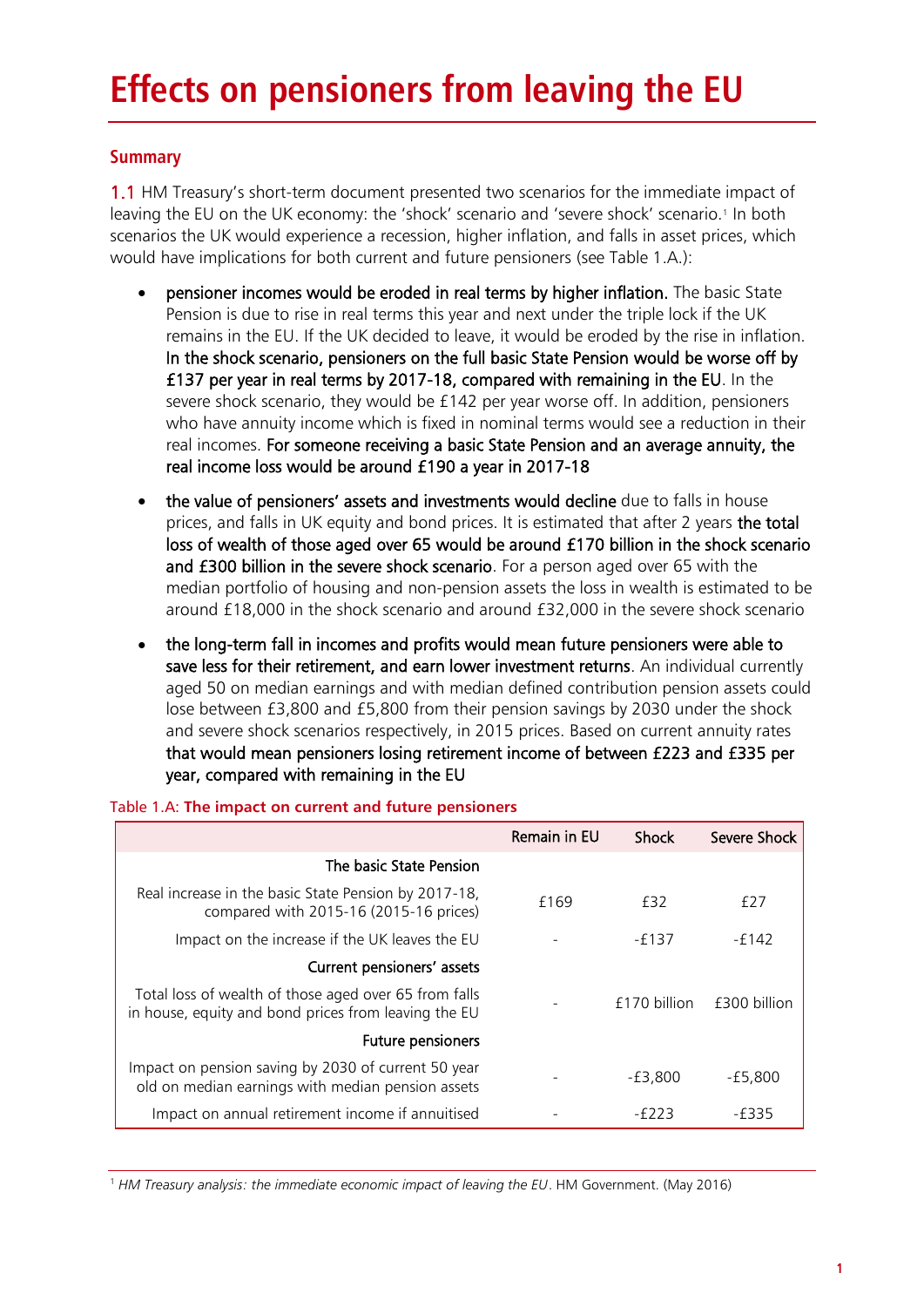*Source: Office of Budget Responsibility, Department for Work and Pensions; HM Treasury calculations based on scenarios in HM Treasury (April, May 2016)*

# **Technical background**

1.2 This note builds on the analysis that HM Treasury has already undertaken on the immediate and long-term implications for the economy from leaving the  $EU^2$  to assess the effects on both current and future pensioners. In this note, these are referred to as the 'short term document' and the 'long term document'. The modelling in this note that goes beyond the horizon in the short-term document makes some assumptions, for example about pension returns, which are inevitably uncertain. Where additional assumptions are made they are noted.

## **Effects on pensioner incomes**

|  | Table 1.B: The basic State Pension in real terms |  |  |
|--|--------------------------------------------------|--|--|
|  |                                                  |  |  |

|                                             | 2015-16  | 2016-17  | 2017-18  |
|---------------------------------------------|----------|----------|----------|
| Value in 2015-16 prices                     |          |          |          |
| OBR March 2016 forecast                     | £6,046   | £6,164   | £6,215   |
| Change from 2015-16, in 2015-16 prices      |          |          |          |
| OBR March 2016 forecast                     | $\Omega$ | $+ f118$ | $+ f169$ |
| Shock scenario                              | 0        | $+£33$   | $+£32$   |
| Severe shock scenario                       | 0        | $+f12$   | $+£27$   |
| Change from OBR forecast, in 2015-16 prices |          |          |          |
| Shock scenario                              | 0        | -£85     | $-£137$  |
| Severe shock scenario                       | 0        | $-6105$  | $-6142$  |
| Source: OBR; DWP; HM Treasury calculations  |          |          |          |

1.3 The basic State Pension is increased each year by the highest of the growth in consumer prices, earnings or 2.5% - the "triple lock". The increase for 2016-17 was 2.9%, and the Office for Budget Responsibility's (OBR) March 2016 forecast, <sup>3</sup> which is conditioned on the UK remaining in the EU, projects that inflation for 2016-17 will be 0.9%. It also projects that the basic State Pension will rise by 2.5% in 2017-18, as inflation at the time the rate is set is projected to be only 0.6% and earnings growth at the time the rate is set is projected to be 2.4%. Taking account of the inflation forecast for 2017-18, this would represent a real increase of £169 per annum compared with its 2015-16 level.

1.4 However, if the UK voted to leave the EU, the two scenarios imply consumer prices would increase. This would reduce the real value of the 2016-17 pension and the 2017-18 pension compared with remaining in the EU. At the time the 2017-18 rate is set, inflation would rise from 0.6%, projected in the OBR March 2016 forecast, to 2.2% in the shock scenario and 2.6% in the severe shock scenario.<sup>4</sup> While the cash value of the 2017-18 basic State Pension would

<sup>2</sup> *HM Treasury analysis: the long-term economic impacts of EU membership and the alternatives*. HM Government. (April 2016)

*HM Treasury analysis: the immediate economic impact of leaving the EU*. HM Government. (May 2016)

<sup>3</sup> *Economic and Fiscal Outlook*, Office for Budget Responsibility, (March 2016)

<sup>4</sup> This higher inflation would feed through into the next uprating round.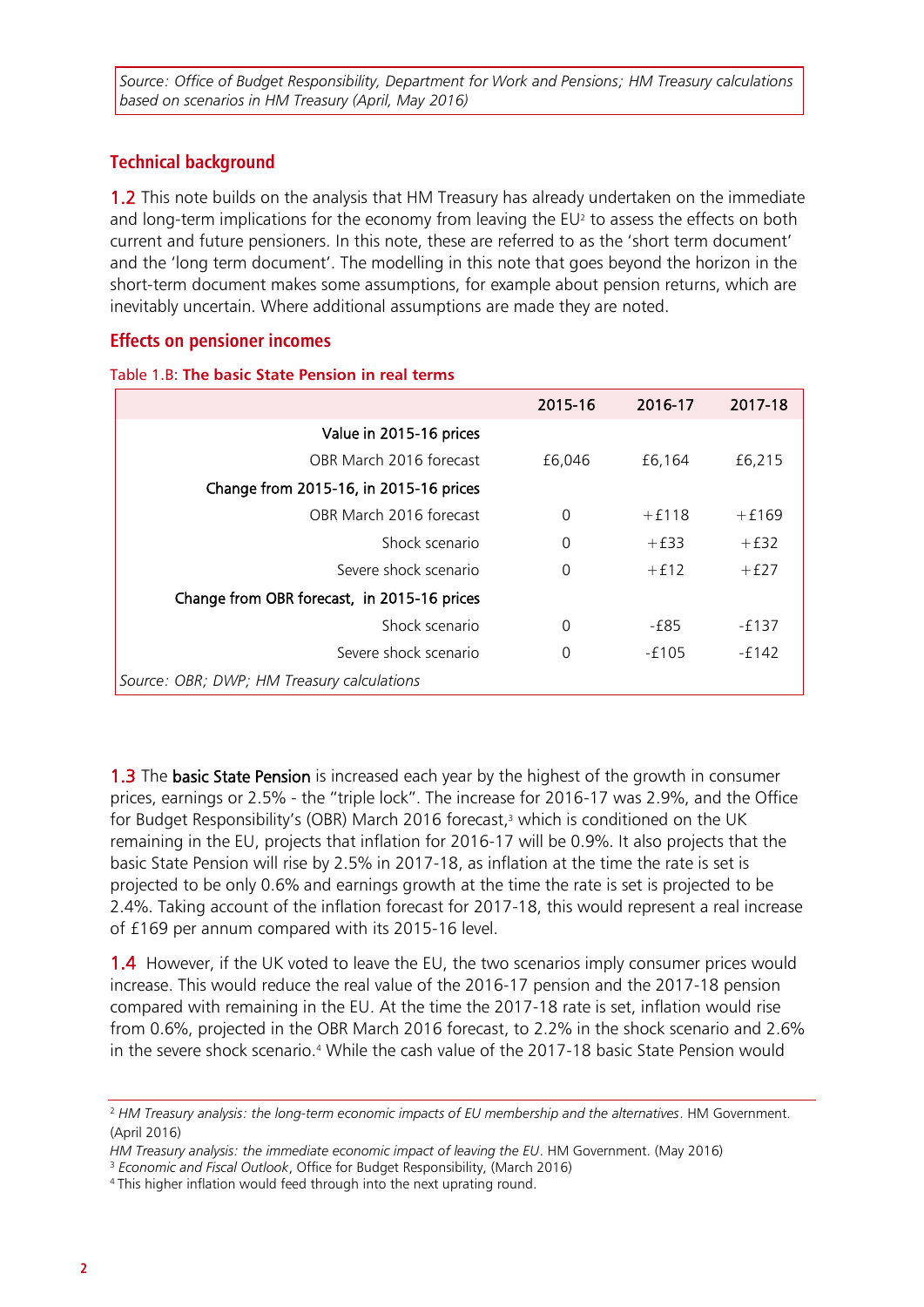therefore be broadly the same, this rise in inflation would mean that pensioners would be able to buy fewer goods and services from their pension income compared with the UK remaining in the EU. Inflation for the 2017-18 year as a whole would also be higher in both scenarios.

1.5 Table 1.B. shows the implications for the basic State Pension:

- in the shock scenario, consumer price levels would be 2.3% higher in 2017-18 than in the OBR forecast. The basic State Pension would still be higher than in 2015-16 in real terms, but the increase would only be £32 per annum in real terms. This effect would be equivalent to a reduction in real incomes of around £137 per year compared with the OBR forecast of a £169 real increase were the UK to remain in the EU.
- in the severe shock scenario, consumer price levels would be 2.4% higher in 2017-18. In this case, the basic State Pension would be only £27 per annum higher than in 2015-16 in real terms. This effect would be equivalent to a reduction in real incomes of around £142 per year compared with the OBR forecast. 5

**1.6** To preserve the same real increase in the basic State Pension if the UK were to leave the EU as pensioners would have received if the UK had voted to remain in the EU, would cost the Exchequer around an additional £1.5 billion.

1.7 Pensioners who receive an annuity income would experience additional losses. The Association of British Insurers data show that there were around 6 million annuities in payment, with an average payment of £2,280 per annum in 2014. <sup>6</sup> The majority do not have inflation protection, meaning that these pensioners would see their purchasing power eroded in scenarios where the UK left the EU and prices rose. <sup>7</sup> Even for those with inflation protection, the delays between price rises in the scenarios where the UK leaves the EU and the annuities' indexation may result in an erosion of purchasing power in the short term. An individual with an average fixed cash annuity paying an income of £2,280 would experience a loss in real income of around £50 per annum in 2017-18. Those with larger annuities would experience larger losses. For someone receiving the basic State Pension and an average annuity income (£2,280 in 2014), the real income loss would amount to around £190 per annum in 2017-18 in the shock scenario.

1.8 Defined benefit pensions are usually linked to inflation both pre and post retirement.<sup>8</sup> In the private sector compulsory indexation was only introduced in 1997, <sup>9</sup> however it was capped at 5% and subsequently this was reduced to 2.5% in 2005. Although practice varies, inflation higher than 2.5% would erode real incomes in many private sector defined benefit schemes. Even with full indexation, delays between price rises and the pension indexation may result in an erosion of purchasing power in the short term if the UK made the decision to leave the EU.

## **Effects on pensioner wealth**

1.9 Aside from impacts on pensioners via the basic State Pension, annuities and accumulated pension savings, other non-pension assets are also important for pensioners and would be affected by the decision to leave the EU. According to the ONS Wealth and Assets survey,10 among the over 65s:

<sup>&</sup>lt;sup>5</sup> There will also be similar effects on the new state pension.

<sup>6</sup> *Business in force – Pensions and Retirement Income 2014. Table 10: pension annuities in force*, Association of British Insurers. (2014)

<sup>7</sup> *FCA Data Bulletin - retirement income market data tables,* FCA (2016).

<sup>&</sup>lt;sup>8</sup> There would also be effects on the funding of defined benefit schemes, but these are not covered in this note.

<sup>9</sup> Guaranteed Minimum Pensions were indexed from 1988

<sup>10</sup> *Wealth in Great Britain 2012-2014*. ONS (2015)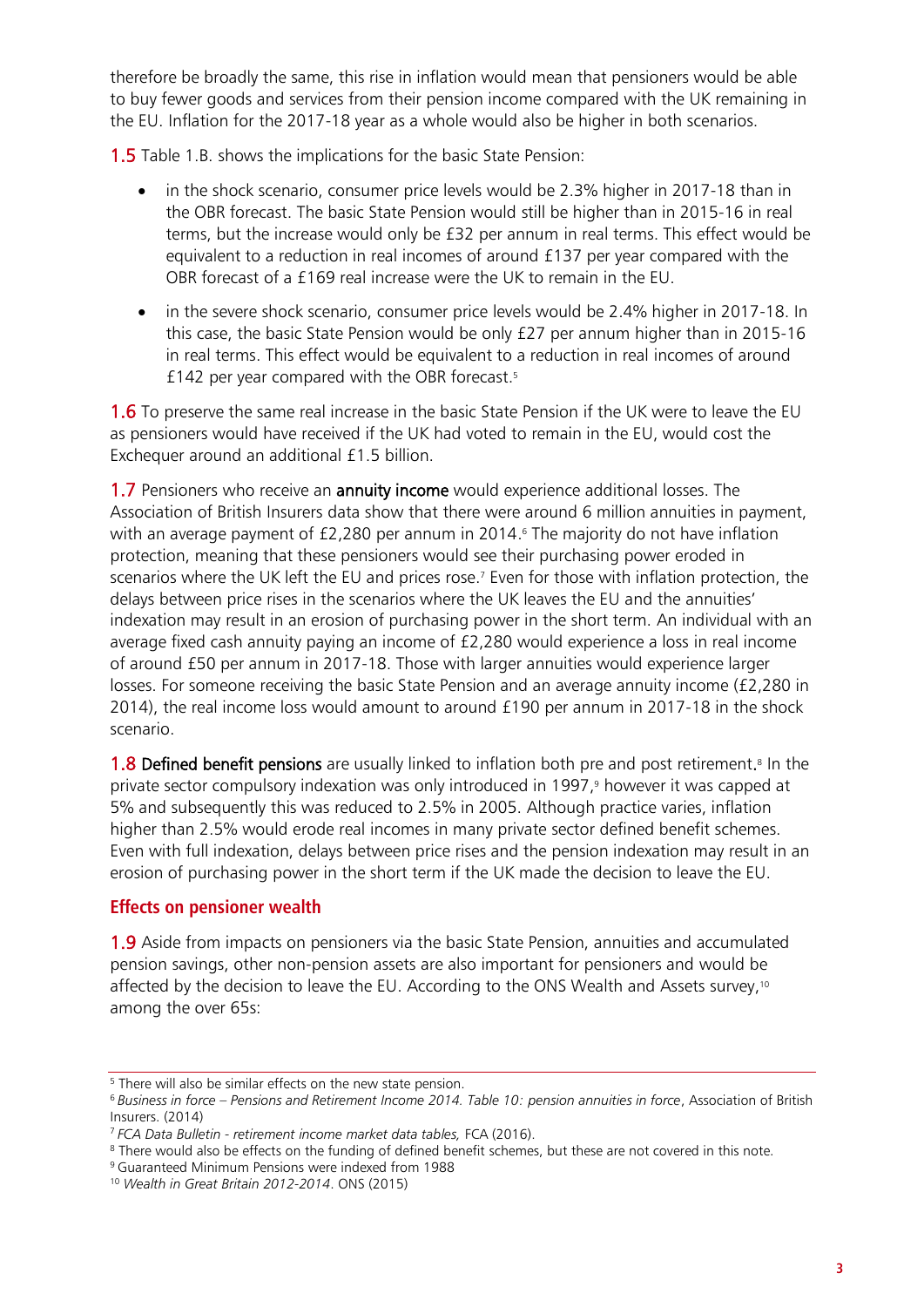- 8.5 million individuals over 65 (78% of those in this age group) have net property wealth. Their aggregate net property wealth was £1.4 trillion in 2014
- nearly 4 million individuals have savings accounts, including cash ISAs. The aggregate value of their savings was £160 billion in 2014
- 1.1 million individuals own shares, with a median value of £8,800. The aggregate value of their shares was £126 billion in 2014
- 1.1 million individuals own investment ISAs. The aggregate value of these holdings was £70 billion in 2014
- 5.4 million individuals (half of this age group) have non-pension financial assets in excess of £25,000

**1.10** The HM Treasury short-term document shows that the value of many of these other assets held by pensioners would also fall. House prices would be lower by 10% or 18% within two years under the shock and severe shock scenarios respectively. Those pensioners who hold UK financial assets such as shares and bonds would experience falls in their value if the UK were to leave the EU (see Table 1.D for details). UK equity prices, for example, would fall due to lower company profits and the effect of investors demanding a higher compensation for risk. These effects would be caused, in turn, by increased uncertainty and the transition effect of the economy becoming less open to trade and investment. The value of savings held in ISAs and other savings accounts are assumed to be unaffected (although their purchasing power would fall with rising inflation, as described above). 11

<sup>11</sup> Consistent with the assumption in the analysis in the short-term document, the Bank of England's Bank rate remains unchanged in the two scenarios. Although household borrowing rates are assumed to rise, household deposit rates move in line with Bank rate and therefore they remain unchanged.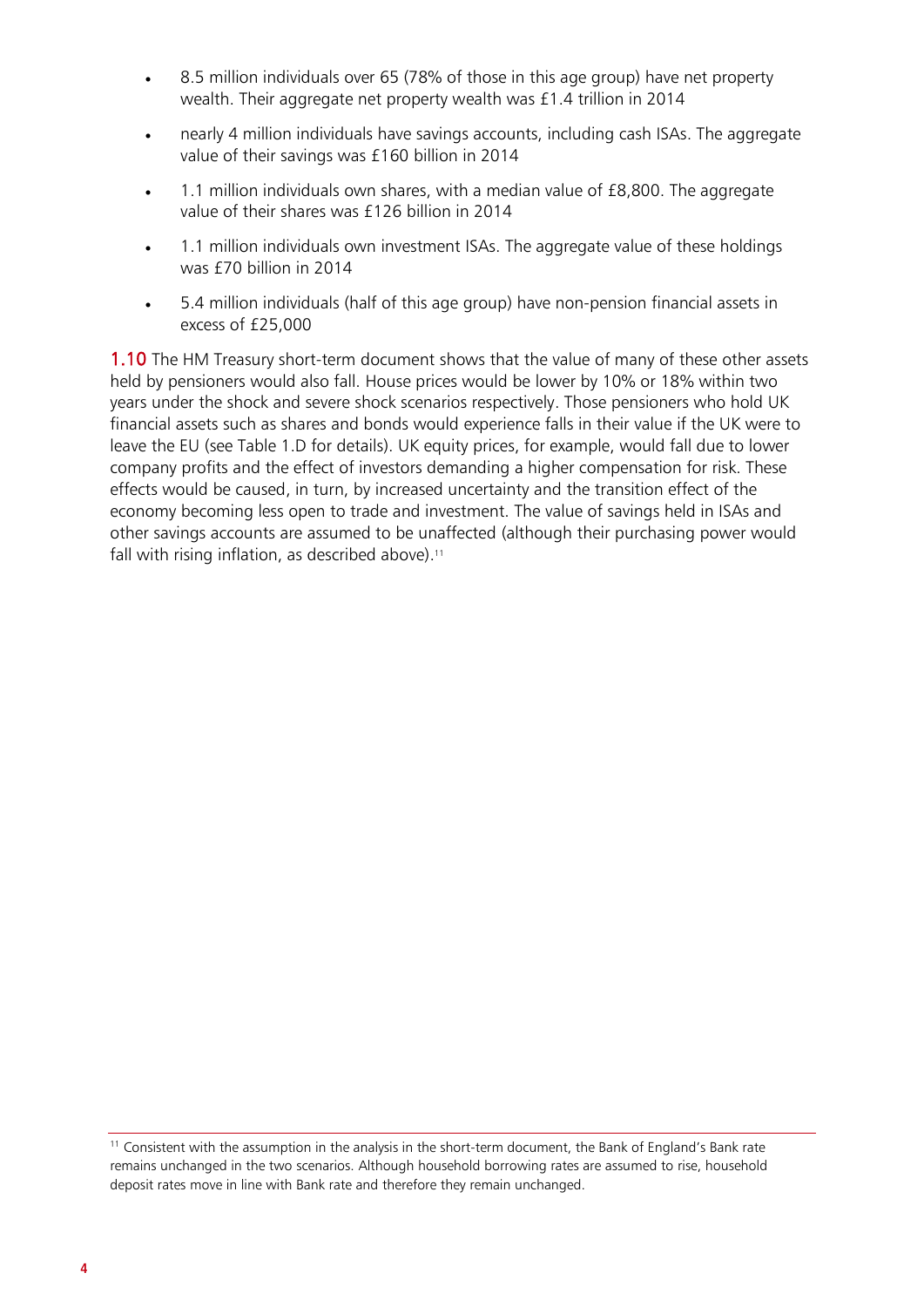

1.11 If the UK were to leave the EU, the aggregate wealth of those aged over 65 would fall by around £170 billion in the shock scenario and by around £300 billion in the severe shock scenario, by 2017-18. In both cases, the main impact would be from lower house prices. For individuals, the effects would vary, depending on the amount and the composition of the assets they own. Figure 1.A shows three illustrative examples: 12

- example A comprises a portfolio that reflects the holdings at the  $50<sup>th</sup>$  percentile of each distribution for housing wealth, savings and investments. The loss of wealth in this case is estimated to be around £18,000 in the shock scenario and around £32,000 in the severe shock scenario
- example B reflects the holdings at the 80<sup>th</sup> percentile of each distribution. The loss of wealth in this case is estimated to be around £35,000 in the shock scenario and around £62,000 in the severe shock scenario
- example C reflects the holdings at the  $90<sup>th</sup>$  percentile of each distribution. The loss of wealth in this case is estimated to be around £57,000 in the shock scenario and around £99,000 in the severe shock scenario

# **Effects on future pensioners**

1.12 HM Treasury analysis in the long-term document highlights that productivity and incomes would be lower by 2030 if the UK were to leave the EU, as the UK economy would be less open. The size of the fall would depend on what alternative arrangements were put in place with

<sup>&</sup>lt;sup>12</sup> These calculations assume that the composition of investment portfolios are equally weighted between equities and debt securities.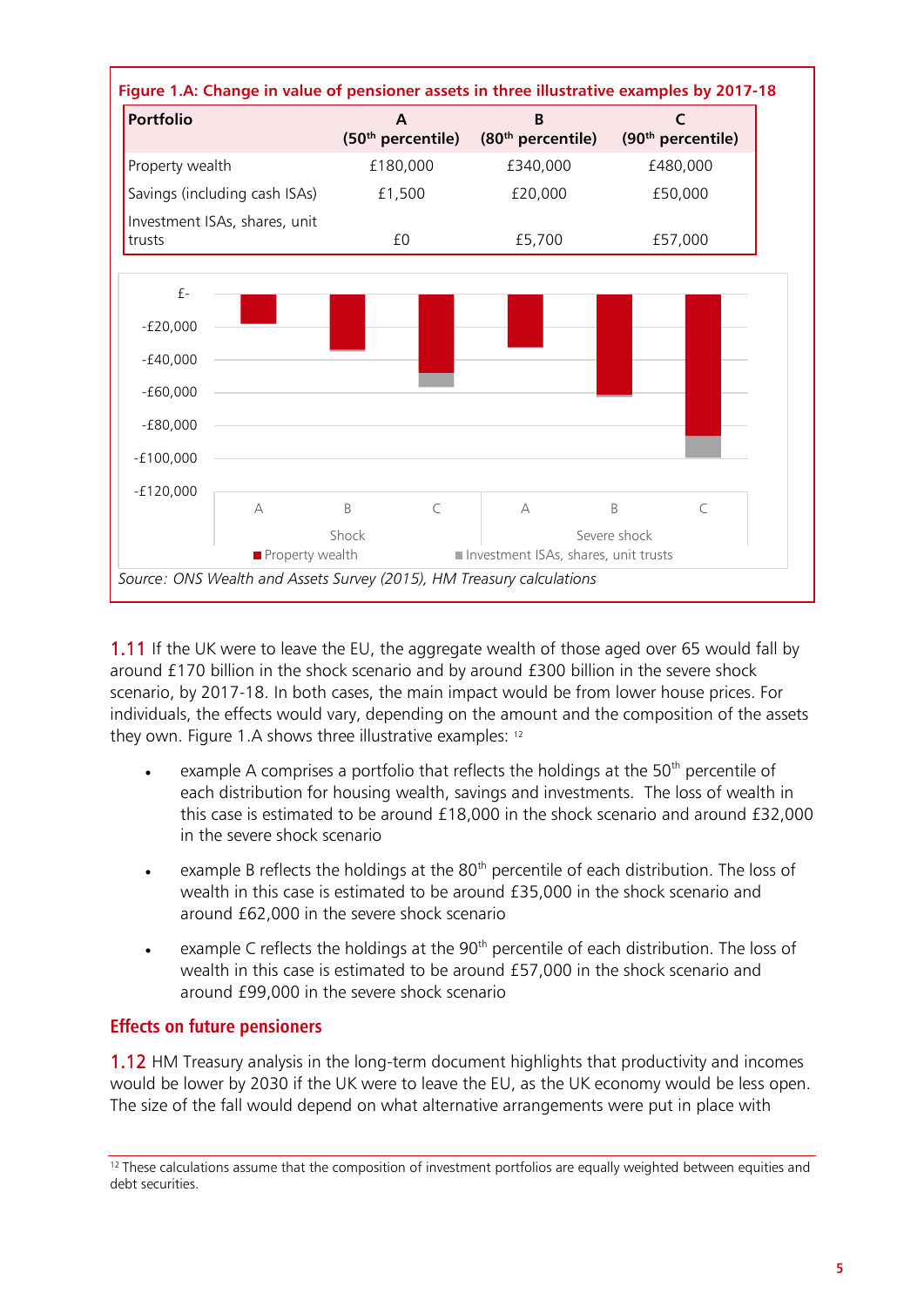respect to Britain's trade and investment with both EU and non-EU countries. In the case of a negotiated bilateral agreement the central estimate of the annual loss of GDP after 15 years would amount to around £4,300 per household in 2015 terms relative to remaining in the EU.

1.13 This loss of national income would mean future pensioners would have lower pensions if the UK were to leave the EU. This would arise from the adjustment of asset prices to the prospect that output would be lower in the long run. The value of the shares and corporate and government bonds held by pension funds would all be lower than otherwise. While the sterling value of foreign assets would rise as a result of the depreciation of the currency, the overall value of a typical fund's asset portfolio would be lower.

1.14 As an illustrative example, an individual with a defined contribution pension pot worth £60,000 invested through a typical pension fund would see its value drop by around £1,900 (down 3%) in the shock scenario and £5,200 (down 9%) in the severe shock scenario. <sup>13</sup> The larger fall in the severe shock scenario reflects larger falls in asset prices in the UK and in the rest of the world. While an increase in annuity rates might mean each pound could buy more income in retirement, the fall in defined contribution asset values would erode the value of the annuity the individual could afford.

1.15 Those expecting to retire around 2030 (today's 50-55 year olds) would experience a reduction in their pension wealth at retirement. 3.6 million people aged 45 to 55 have undrawn defined contribution pension assets, with a median value of £20,000. However those assets will grow over time due to additional pension contributions, and the investment returns on their accumulated pension assets. Both pension contributions (because real wages are lower) and investment returns (because firms' incomes and dividends are lower) would be lower if the UK were to leave the EU. In addition, the fall in UK asset prices that would follow a vote to leave the EU would reduce the value of existing pension investments.

**1.16** Taken together, these effects would reduce the real value of the pension pot of those retiring around 2030. The aggregate defined contribution pension assets held by the cohort of those aged 65 in 2030 (today's 50 year olds) could be lower by around £450 million in a shock scenario that was then followed by a negotiated bilateral agreement alternative (Figure 1.B). The reduction could be around £700 million in a severe shock scenario that was then followed with UK trade governed by the WTO alternative.<sup>14</sup>

 $13$  The typical portfolio weights are based on ONS data on the asset holdings of long-term insurance companies at end 2014. *Investment by insurance companies, pension funds and trusts*. ONS (2016). <sup>14</sup> Both figures have been deflated to 2015 prices.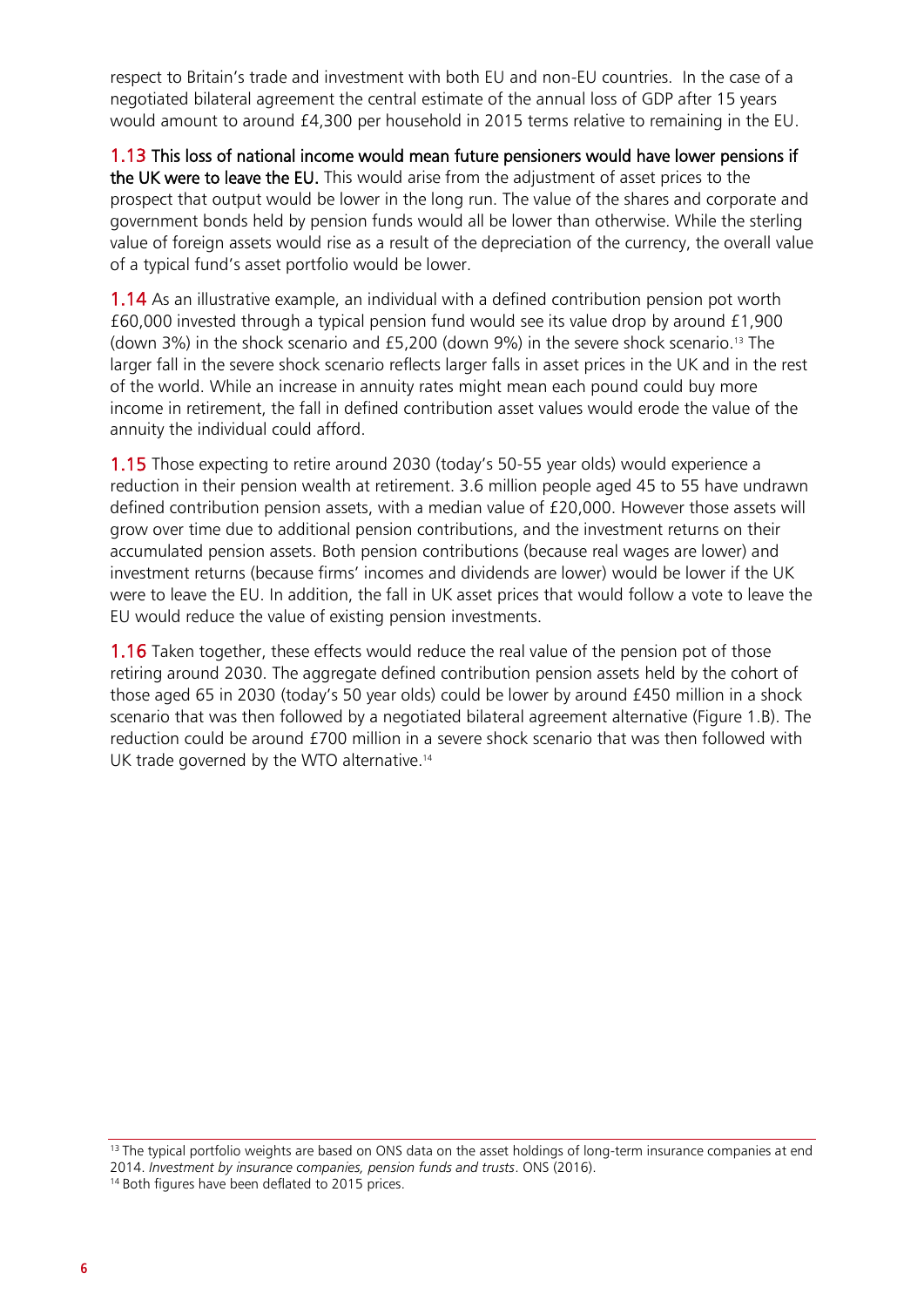

1.17 Two illustrative scenarios are used to estimate the magnitude of these effects on future pensioners:

- the first one uses economic analysis from the shock scenario in the short-term document until 2018 Q2 and analysis based on the central estimate of the negotiated bilateral agreement alternative in 2030. It assumes that there is a linear transition in the profiles of real and nominal GDP in the intervening years
- the second uses economic analysis from the severe shock scenario in the short-term document until 2018 Q2 and analysis based on the central estimate of the WTO alternative in 2030. It also assumes that there is a linear transition in the profile of real and nominal GDP in the intervening years

1.18 Both examples consider the effects on the pension assets of an individual currently aged 50, who is on median earnings, currently has median levels of defined contribution pension assets of £20,000, and contributes 8% of annual earnings into the pension between now and 2030. 15

1.19 Under the assumptions above, that individual's pension assets would be around £3,800 lower in 2030 (in 2015 prices) than if the UK were to remain in the EU in the first illustrative scenario, and around £5,800 lower (in 2015 prices) in the second illustrative scenario. If these amounts were annuitised, then based on current annuity rates, and in 2015 prices, an individual would be £223 per year worse off in the shock scenario compared with remaining in the EU, and £335 per year worse off in the severe shock scenario. This would equate to £4,460 over a 20 year period in the shock scenario and £6,700 over a 20 year period in the severe shock scenario.

1.20 Box 1.A. considers the effects of uncertainty and financial market volatility on the value of pension fund assets and the numbers of people contributing to pension savings over the past 30 years.

<sup>&</sup>lt;sup>15</sup> The average rates of return on pensions would be 28 basis points lower in the shock scenario, and 34 basis points in the severe shock scenario.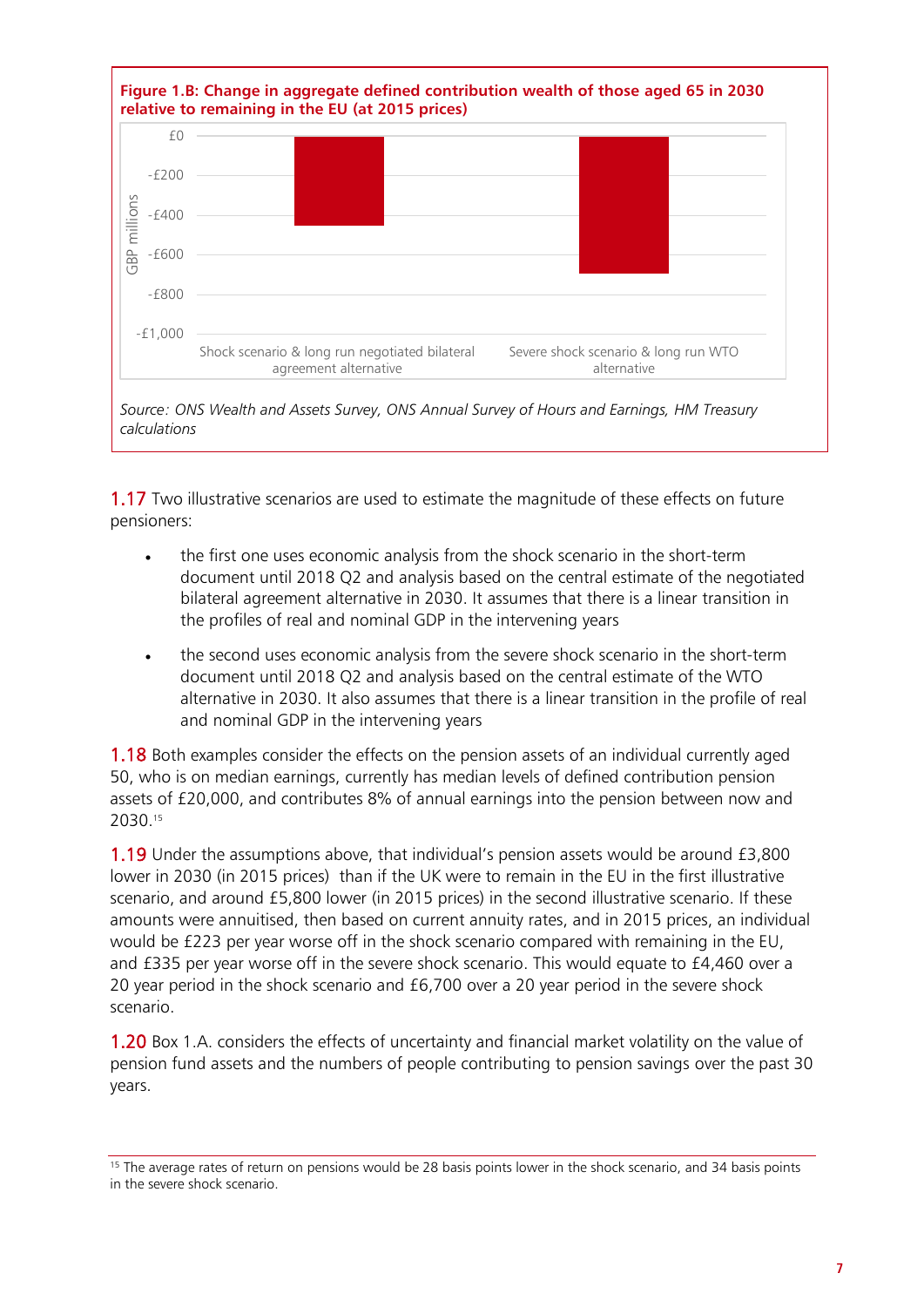### **Box 1.A: Pension assets over the past thirty years**

HM Treasury analysis in the short-term document showed that periods of uncertainty are typically associated with financial market volatility. The value of pension fund assets has been closely related to fluctuations in economic confidence and prospects. Over the past thirty years there have been several instances when the value of pension assets has fallen. These have generally been associated with heightened uncertainty or with an economic recession, including in:

- 1990, coinciding with recession
- 2008, reflecting the systemic disruption in financial markets and the associated Great Recession

Other occasions when pension assets fell were in 1994, following a fall in the bond market triggered by an unexpected tightening in US monetary policy, and in 2000-02 following the end of the dot-com boom.





*Source: ONS, Investment by Insurance Companies, Pension Funds and Trusts (2015)*

The HM Treasury short-term analysis showed that a vote to leave the EU would instigate another period of increased uncertainty. This would reduce the value of pension investments.

Periods of uncertainty may also lead some people to cut back on their pension saving. For example, HMRC estimate that the number of people making contributions to personal and stakeholder pensions in the UK fell from 7.6 million in 2007-08 to 6.4 million in 2008-09.<sup>16</sup> The number of people contributing to personal and stakeholder pensions remained lower at 6.4 million in 2013-14, with an annual average contribution of £2,840.

The introduction of automatic enrolment has contributed to a marked increase in the number of people contributing to workplace pensions since 2012. Between 2004 and 2012, there was a general downward trend in workplace pension participation from 63% (11.9 million eligible employees) to a low of 55% (10.7 million). Between 2012 and 2014 there was a significant increase of 3.2 million to 13.9 million eligible employees participating in a workplace pension (70%). The government's policy is to increase the number of people contributing to pensions. The uncertainty and shock of leaving the EU could undermine that objective.